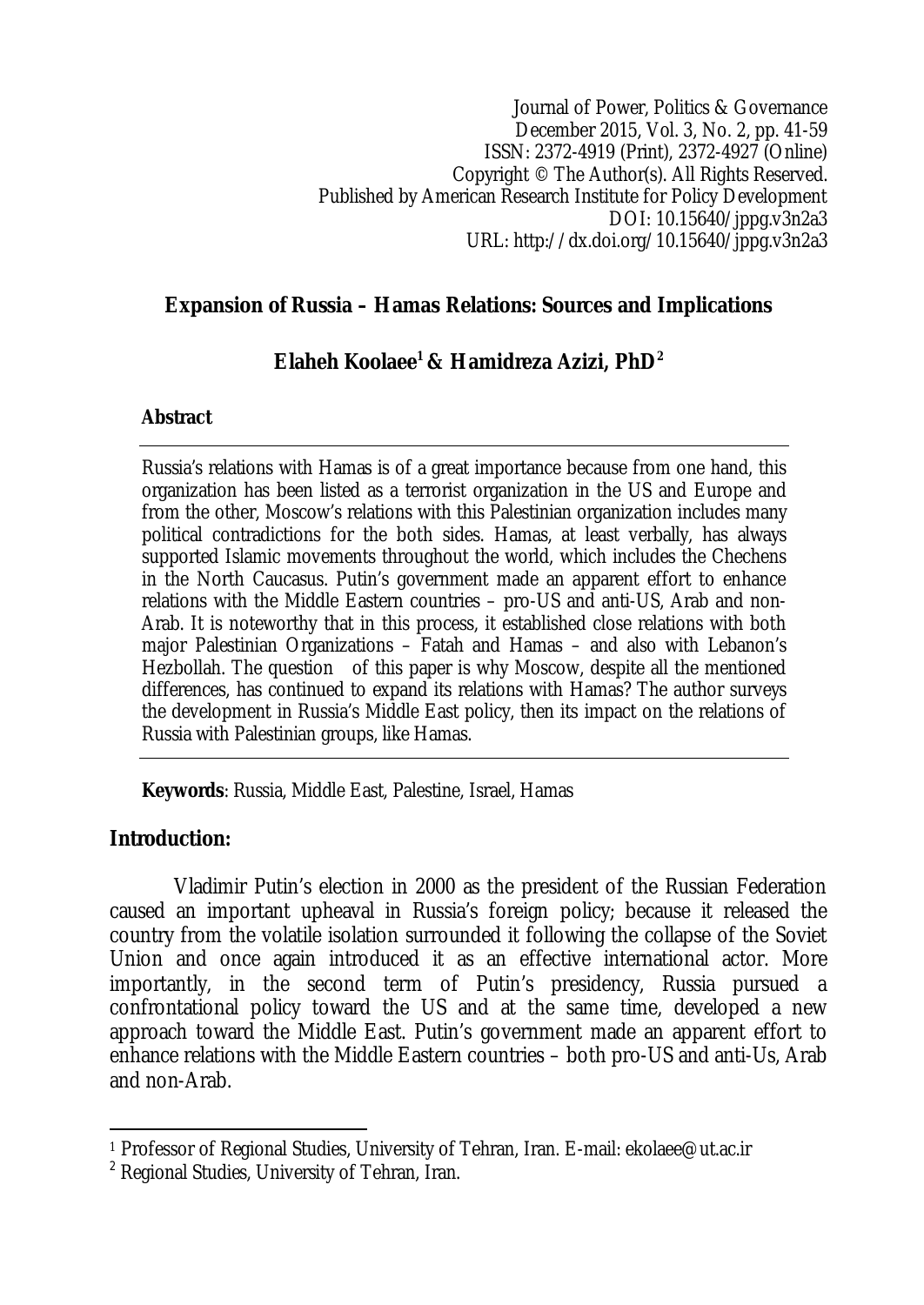It is noteworthy that in this process, it established close relations with both major Palestinian organizations – Fatah and Hamas – and also with Lebanon's Hezbollah (Katz, April 2010).

Meanwhile, Russia's relations with Hamas is of a great importance because from one hand, this organization has been listed as a terrorist organization in the US and Europe and from the other, Moscow's relations with this Palestinian organization includes many political contradictions for the both sides. Hamas, at least verbally, has always supported Islamic movements throughout the world, which includes the Chechens in the North Caucasus. Moreover, after the second Chechen war, the Kremlin has always warned of a serious plot aiming to establish an Islamic Caliphate (McGregor, 2006). The September 11 terrorist attacks created an opportunity for Russia to justify its military actions in Chechnya for the Muslim countries (Smith, 2002).

All in all, despite the opposition by the US and Israel which has close ties with Moscow, Russia – Hamas relations has been growing since it's established. Hence, with regard to the difference in the power levels of Russia and Hamas; difference in the two sides' approach toward the Russian Muslims; international entrenchment, led by the US, against Hamas; and Russia's foreign and international policy approach in the last decade toward the American unilateralism; the question is, why Moscow, despite all the mentioned differences, has continued to expand its relations with Hamas?

The literature often refers to the Russian efforts to play an effective role in the Middle East. Analysts consider the triangle of relations between Russia, Israel and Hamas as a sign of activism in Russia's Middle Eastern policy in the Putin era, comparing to the Yeltsin years. While confirming the existing ideas, it is also possible to assess the unequal Russia – Hamas relations in the context of Russia's balancing policy in its new sphere of influence in the Middle East; aimed at increasing its international action power. This article claims that Russia, with the goal of establishing an effective role in the Middle East trough entering the Middle Eastern peace process, has benefited from the power vacuum among the Palestinians and by establishing the relations with Hamas, managed to introduce itself as an important actor in the Middle East peace talks.

On this basis, after reviewing the Russian foreign policy, Moscow's Middle Eastern policy will be evaluated from the viewpoint of its balancing efforts and the backgrounds, factors and objectives behind establishing Russia – Hamas relations will be analyzed and explained. At the end, the results and findings will be summarized.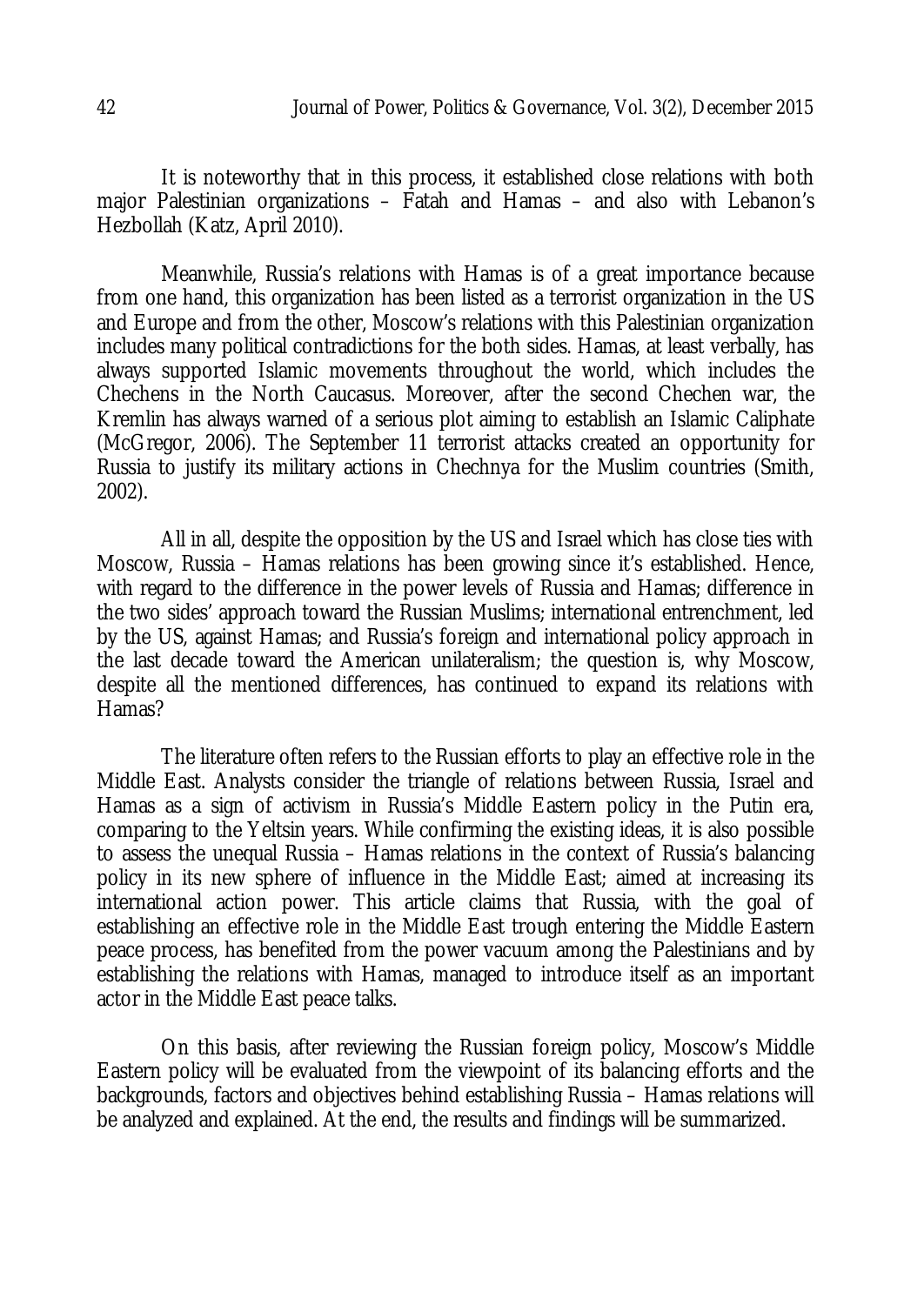#### **Russian foreign policy: a conceptual framework**

From the theoretical view, the more common approaches to the study of Russian foreign policy are the Offensive Realism, with its inclination to the systemic variables; Realism, with its emphasis on the understanding and the role of the Russian leaders; the Neoclassical Realism, with its focus on the connection between the systemic variables and the foreign policy behaviors of the leaders; and the Constructivism, with its emphasis on the effect of identity on a country's foreign policy. One of the common elements in all these analyses about the components of Russian foreign policy is Russia's efforts to counter the US unilateralism (Radivilova, 2003).

After a period of instability and conflicting with various issues and problems in the first half of the 1990s, Russian foreign policy reached a more balanced situation in the second half of that decade – from the time of the foreign ministry and then the prime ministry of Primakov to the presidency of Putin – and is known as a powerful, pragmatic, independent and sometimes offensive foreign policy. The statements, actions and behaviors of the Russian politicians were obvious symbols of this policy.

This factor makes it possible to use the balance of power theory to understand the Russian foreign policy. This approach reflects the Russian policy makers' estimation of the threats posed by the American unilateralism (Tsygankov, 2001). Putin's Russia realized that it has achieved a relative strength against the Western pressures, using the reliable power of its energy resources, and by strengthening its political position in this field; it could become an influential global power. This sense of power resulted in more daring to act in the foreign policy priorities and this sense has been growing ever since. A consensus gradually emerged in Russia that this country could and had to act as a "great power" (Breman, 2001). After the election of Dmitry Medvedev as the president, Russian foreign policy took a new shape once again, which was represented in the "Reset" with the US; but Russia's stance toward the NATO invasion of Libya and the Western support of the massive protests in Syria proved all the assumptions of a liberal democratic change in the Russian foreign policy to be invalid. In fact, the vision was grown that after the collapse of the Soviet Union, Russia had been subdued to the Western conquers, because of adopting a passive stance.

In addition, from the textual aspect, according to the Russian foreign policy documents of 2000 and 2008, the American unilateralism has been identified as an international challenge, and the opposition to the unipolar system and trying to establish a multipolar one has been declared as one of Russia's main priorities. For this reason, Russia's regional priorities have been expanded from the focus on the close fields to encompass other regions.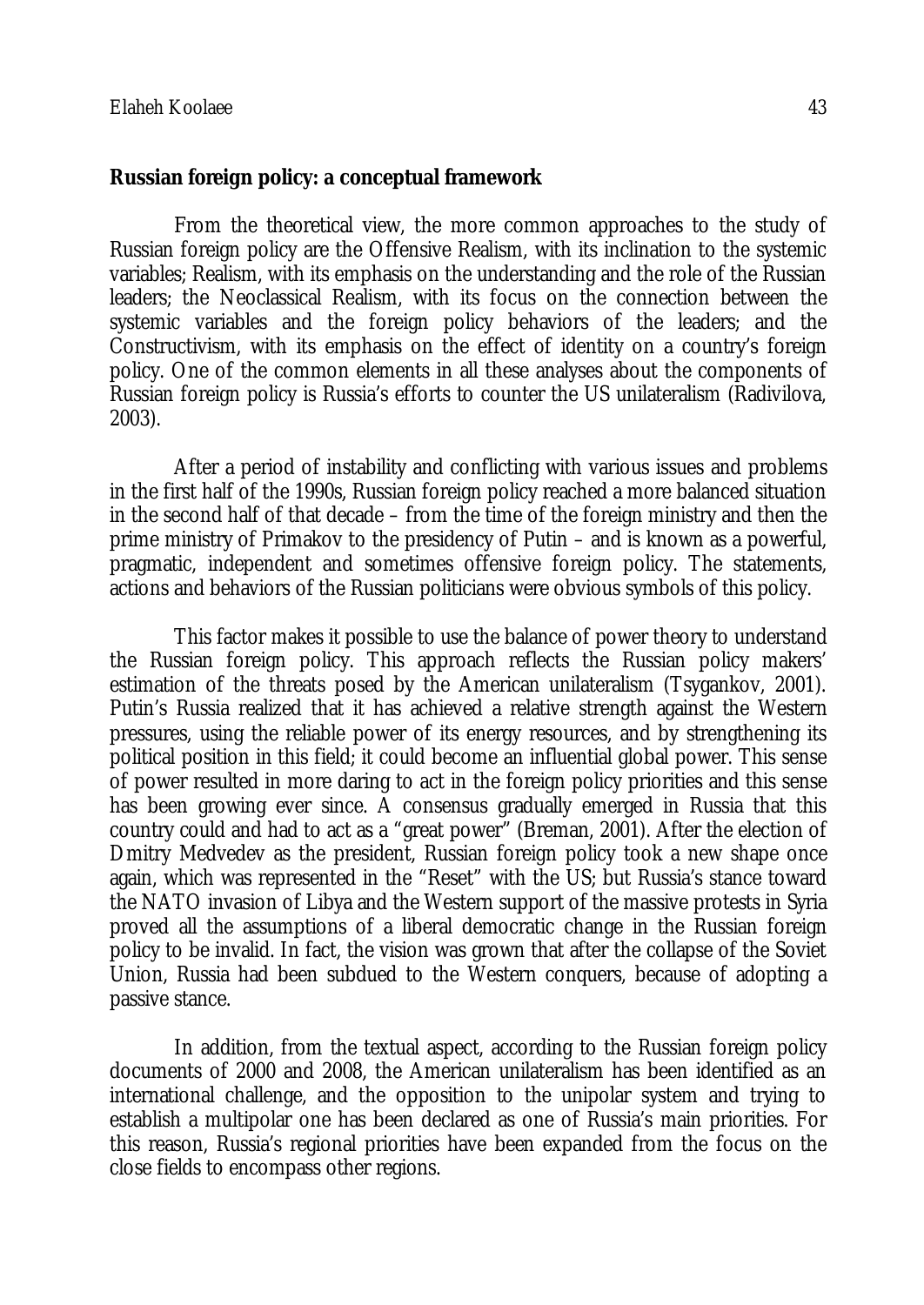However, the other reason for such an effort could be found in the increase of power of the other actors. As Kenneth Waltz argues, the efforts to establish balance of power emerge when many units struggle to survive(Waltz , 1979). As figure<br>1 show, it could be claimed that such an atmosphere currently 1 show, it could be claimed that such an atmosphere currently exists(http://www.pearsonhighered.com, 2011).



#### **Increasing the priorities and the scope of regional relations:**

One of the characteristics of the Russian balancing foreign policy is the expansion of priorities and the scope of regional relations. From 2000, in all Russian foreign policy documents, Moscow's priorities within the territories of CIS (Commonwealth of Independent States) have been increased. This approach is a result of Russia's concerns from one hand and a sign of its aim to increase its power from the other. Problems such as the establishing and presence of foreign military bases in Russia's neighborhood, reducing Moscow's global influence in the political, economic and military levels after the collapse of the Soviet Union, NATO expansion to the East an weakening Russia's position in the CIS – in fact, the desire of CIS countries to join NATO – are among the issues which have caused Russia concern and resulted in the priority of the Middle East in its foreign policy (The Foreign Policy Concept of the Russian Federation, 2008 )

Furthermore, in this period, with increasing Moscow's attention to the other parts of the world, Africa also came into the focus of the Russian government; especially because at the north of this continent, some countries such as Algeria, Morocco and Libya are among the costumers of Russian arms.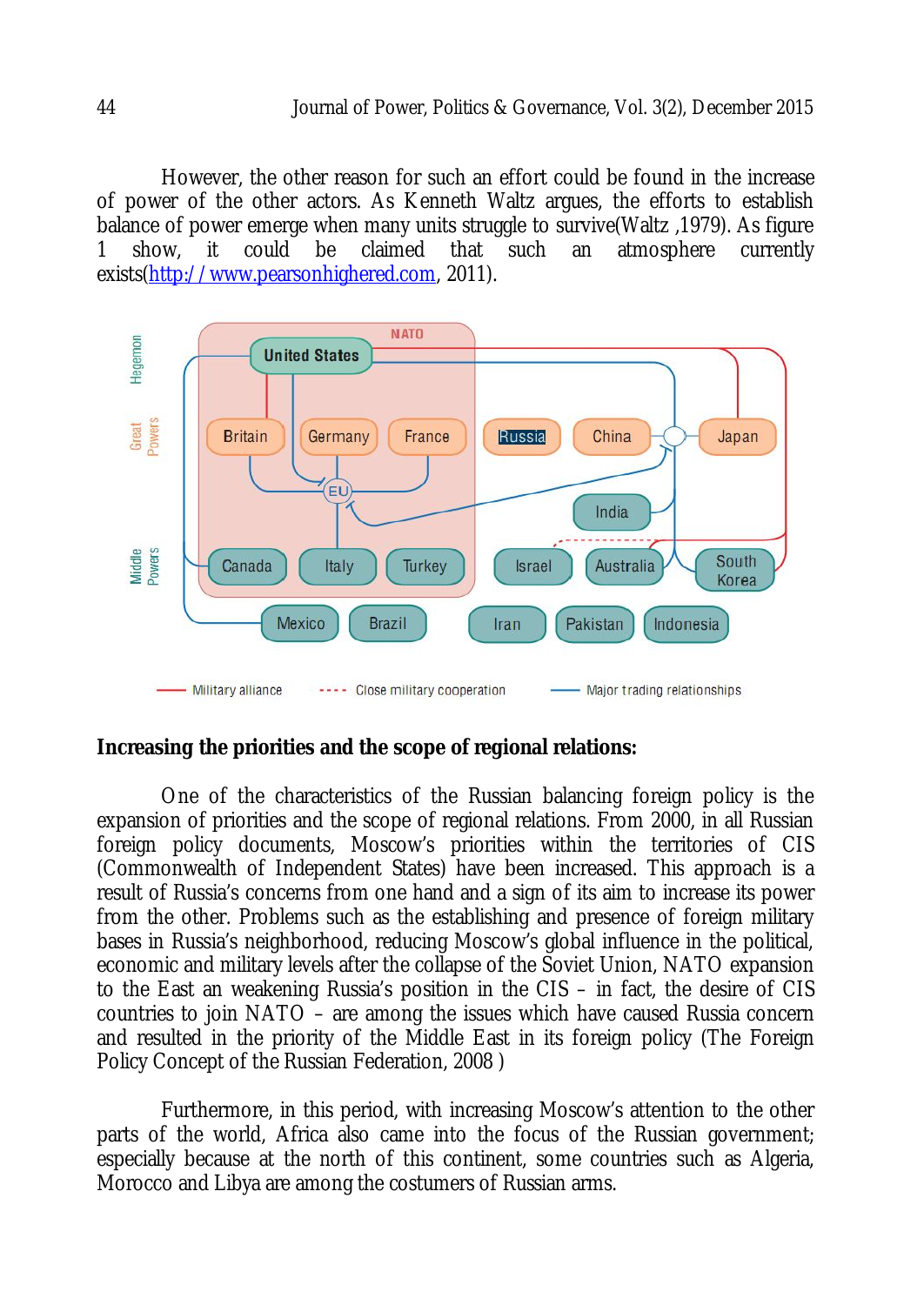For this reason, in addition to the efforts for investment in this region, Russia has provided financial aids for the poor countries of the region in order to establish close ties with them. Two other important reasons can also be mentioned for increasing Russia's interest toward the Middle East and North Africa: First, because a great part of Russian territories – more than 60 percent – is in Asia; and the second, because this country is adjacent to the world's economic powers such as Japan, China and India which are located in Asia. Since 2000, these countries have entered the phase of economic rebound and the assessments suggest that in the near future, they will become the main axes of investment, growth and development in the world. Thus, Moscow can't be inattentive to this region.

However, Russia's dual policy in the Middle East, from the relations with the parties involved in the Middle East conflict – from Israel to Syria, Lebanon, and even Hezbollah and Hamas – to its relations with the other Arab countries; its complicated strategy toward Iran's nuclear program; Kremlin's economic and security approach to the relations with Turkey and also Afghanistan and Pakistan issues; have led some analysts to use the term "Russia's Greater Middle East policy"<sup>3</sup> to describe such a policy(Katz, April 2010). Meanwhile, despite some Western charges against Russia about the closure of the American airbase in Manas, Kyrgyzstan, and equipping the Taliban by Moscow, by increasing Taliban activities in Afghanistan and Pakistan, Russia expanded its cooperation with the US and NATO in this field. In the Iran issue, as before, Russia coordinates its policy with the US in issuing resolutions against Iran's nuclear program and even speaking tough against Tehran; but at the same time, tries to prevent the complete collapse of bilateral relations by some activities such as signing energy contracts. From the viewpoint of American analysts, Russian – Iranian nuclear cooperation has created one of the most important concerns in their bilateral relations (Kemp, 2003).

### **Russia's Middle Eastern activism:**

 $\overline{a}$ 

The Middle East is still of a great importance in the Russian foreign policy. After the second wave of the US democratization<sup>4</sup>, which was continued in the former Soviet republics from Georgia to Ukraine and Kyrgyzstan (Koolaee, 2012), the Middle East has faced the third wave of democratization. In this wave, on which the process of globalization has been very influential, the Middle East has become the scene of the "Network Revolutions".

<sup>3</sup> A concept which was first proposed by former American president, George W. Bush, with the aim of democratization of the Middle East; but later, it was marginalized among the other US programs.

<sup>4</sup> The first wave was created by the US in its military invasions of Afghanistan and Iraq; with the claim that by collapsing the dictatorial regimes, democratic systems will be established.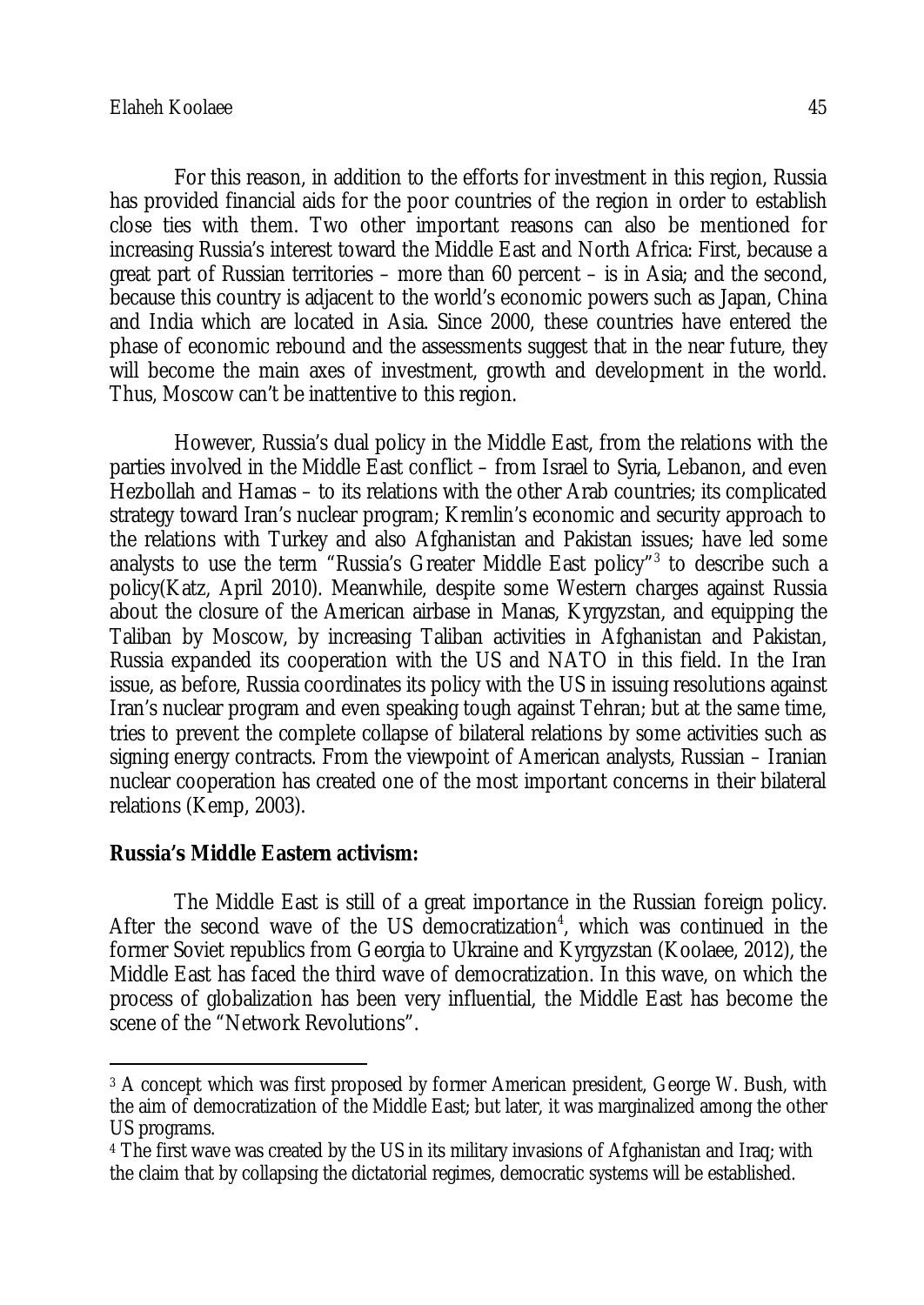The role of media and social networks has been considerable in these developments (Cottle, 2011). From the viewpoint of Russian leaders, considering the extensive transformations in the world and especially in the Middle East, the US is attempting to utilize the democratization waves to rebuild and strengthen its position. For this reason, the US and the EU policies toward the "Arab Spring" is assessed in line with the plans to create a Greater Middle East. These plans had been proposed by the US and the European countries after the terrorist attacks of September 2001 with the aim of creating profound and fundamental changes in the Islamic countries of the Middle East.

In analyzing the dynamics of Russia's Middle Eastern foreign policy, there are various viewpoints which could be studied in the frameworks of two security and political approaches. In addition, taking into account the common aspects of the internal and external approaches and the regional and international objectives, the causes of activation of Russia's Middle Eastern policy could be summed up in four cases: confronting the American unilateralism; achieving international role as a great power; developing economic relations with countries of the region and creating and expanding the Middle Eastern market for Russia; and finally, creating more influence on the Russian Muslims.

In analyzing Russia's internal matters and their interface with the Middle East problems, the issue of Russian Muslims is raised. Undoubtedly, Russia's national and regional approach to the Muslim world has a security – political nature. It could be argued that Russia, based on the experience of the years of internal conflict with the Muslims and the consequences of the US dealing with the political Islam in the Middle East, has come to the conclusion that its security depends on the peace and security in the Muslim regions of the world, especially the Middle East. Thus, considering its various ties with the region, any disruption in the security status of the Middle East, could also put Russia's security at risk. In fact, Russia on the one hand needs good relations with the Muslim countries in order to resolve its internal problems with the Muslims (Hunter,2004) and on the other hand, needs to avoid tensions with the Muslim world to prevent the spread of Islamic fundamentalism to Russia and its surrounding areas.

Russia's political and economic problems in the first years following the collapse of the Soviet Union, which was prolonged by its introversion, led Russian leaders to accept the fact that the management of the external arena also contributes to resolve domestic problems. Thus, with the rise of Vladimir Putin as the President, a new era began in Russia's foreign policy. The first inevitable outcome of the new situation was Russia's focus on the accessible power priorities and real influence, with regard to the sensible and practical criteria such as the economy. The most important decision by Putin to resolve internal, regional and international problems was the focus on the two areas of military and energy industries.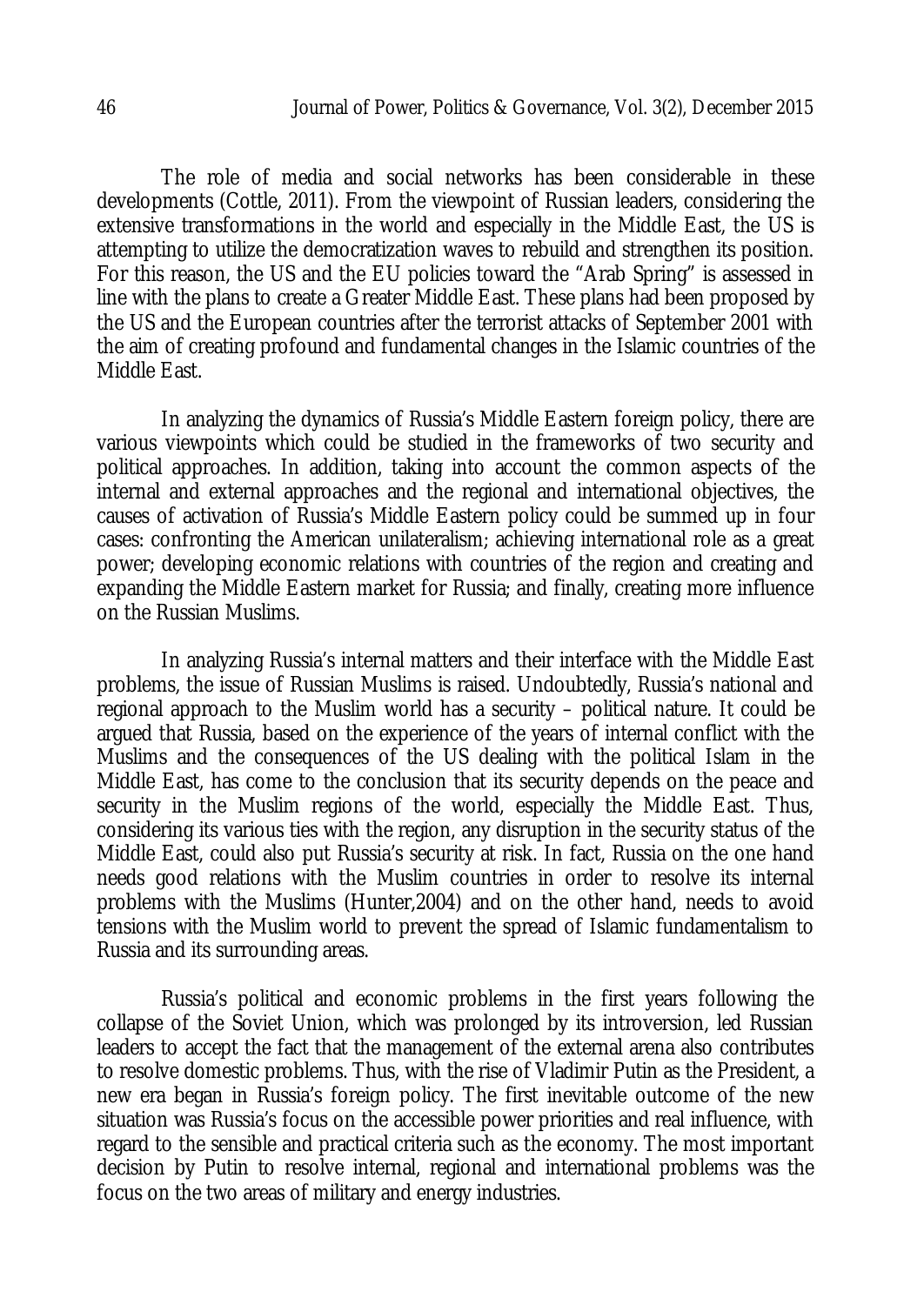Putin realized that by investing in these two fields he could – with a lower cost – resolve economic and political problems inside the country and at the same time, recover the lost economic and political status of Russia in the global sphere. For this reason, Russia's view to its peripheral areas, namely Central Asia and the Middle East, has an economic – aside from security-political – aspect. According to the viewpoints of the Russian leaders, this region is of a special importance for them (Kemp and Saunders, 2003).

Based on the shaped Russian behaviors in this region, it is possible to analyze the Middle East issues for this country in three levels: the Near Abroad, consisting of Central Asia and the Caucasus; Iran, Afghanistan and Turkey (the middle region); and the Arabic countries, south of the Persian Gulf and North Africa (the outer region). After a short period following the collapse of the Soviet Union, in which Russia had excluded the former Soviet republics from the focus of its interests, the Tajikistan civil war and its various regional consequences altered this approach dramatically. The US military presence in Afghanistan and the spread of radical fundamentalism from this country throughout Central Asia and the Caucasus, Russia's nuclear cooperation with Iran and its vast economic relations with Turkey, returned these countries to the center of Russia's attention. Moreover, regarding the Arab countries, a process of expanding the relations formed since the second half of the 1990's, which was especially promoted during the Putin's presidency. As the gap between Russia and the US increased, the Middle East became more important for this country.

Assessments indicate that from 1991, the Middle East has been the importer of about 5 to 7 percent of Russia's total exports and 15 to 20 percent of its military exports(Rivlin,2005), which, comparing to Russia's exports to the other regions of the world, reflects the economic importance of the Middle East markets for this country. On the other hand, considering Russia's dependence on the global energy market, which is also related to the Middle East, the economic importance of the region for Russia becomes clearer. For this reason, in addition to a growing relationship with Israel, Moscow at the same time tries to establish political and economic ties with the US traditional allies. However, the existence of huge energy resources in the Middle East is not important for Russia in terms of its energy needs; but the influence on the energy production and distribution in the Middle East, on which the world's industrialized nations are dependent, is of a great importance to maintain Russia's control over the global market. In addition, it should be noted that the Middle East, as a traditional market for Russian arms and a scene for expanding Russian nuclear market, has a great importance in Moscow's economic calculations. Among these countries, Iran has had a special place. In light of the growing deterioration of relations between Iran and the West, Russia has expanded its economic and trade relations with Iran. The value of trade between the two countries increased from \$ 276 million in 1995 to \$ 3715 million in 2008(Katz, September 2010).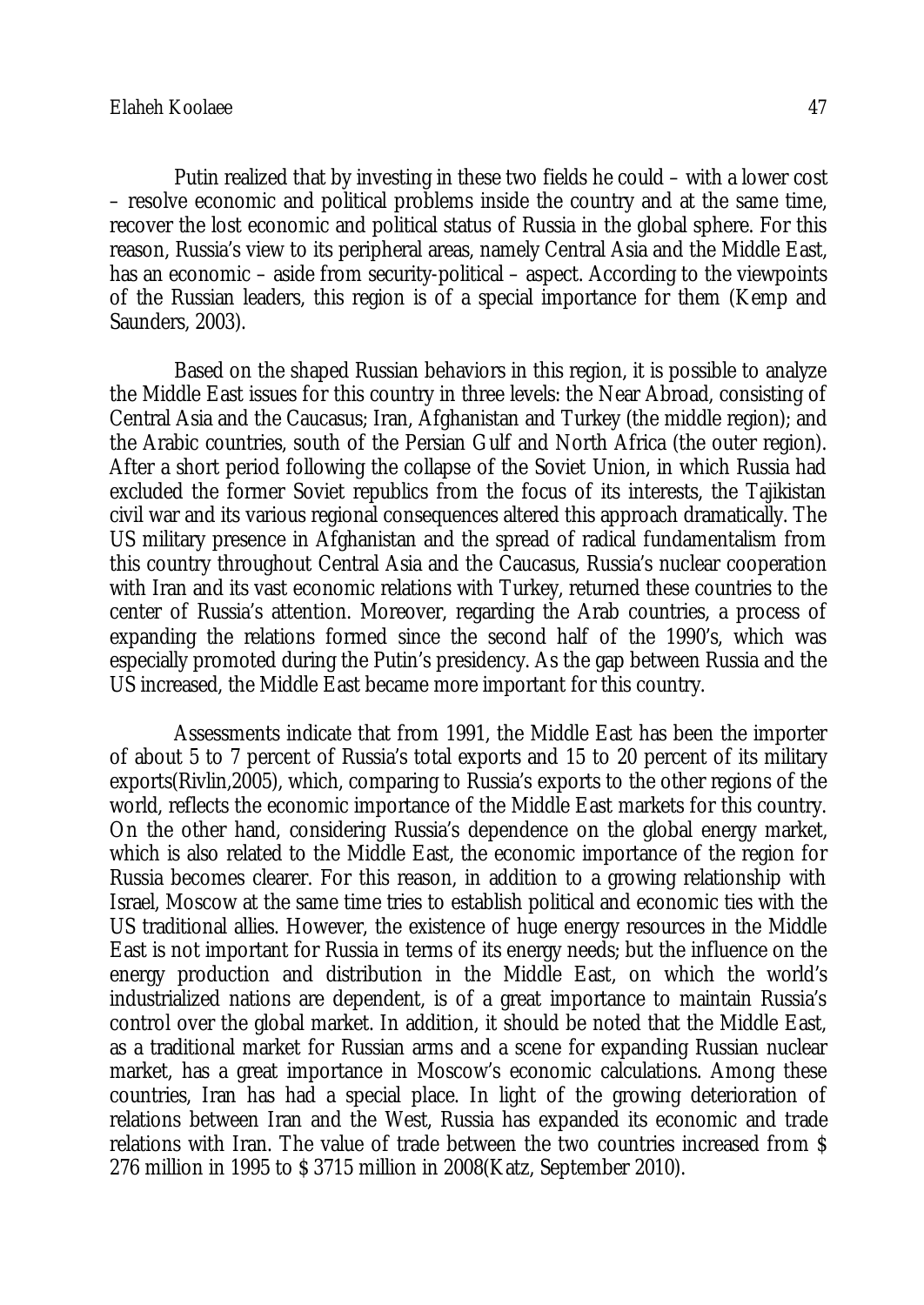However, the opposition by the US and Russia's new partners has not hindered the development of relations between Moscow and some regional countries such as Iran and Syria. Therefore, Russia's attitude toward the Middle East from a different perspective than the US is considerable. In their foreign policy strategy, Russians have considered some important Middle Eastern countries such as Iran and Iraq vital for maintaining balance of power and preserving their ability to compete in the international arena; but on the Syrian problem, due to the existence of Russian military base in Tartus, Russia strongly stands against any Western act of intervention in the Syrian internal affairs. In addition, despite the technological backwardness, the Russians believe that their country has all the required elements for a revival and becoming a global great power in the 21 century, including: population and territorial extent; strategic and geostrategic position; benefiting from the Heartland position; atomic and military capability; democratic and development-seeking tendencies; vast energy; traditional interests of some countries, especially in Central Asia and the Middle East to consolidate and expand their relations with Russia; and the economic revival of the country. Therefore, from the viewpoint of the Russian leaders, these factors are enough to pursue and implement a balancing policy.

In analyzing this variable and also Russia's motivation to compete the American unilateralism, this article assumes that the indicators existing in Russia's Middle Eastern foreign policy are the results of Russia's realistic experiences of the developments in the international politics after the collapse of the Soviet Union. Many factors, especially the conditions of the international system, economic problems of the country, lack of the required capabilities to compete the old rivals, and also the rise of the military rivals in the region – such as China, India and Pakistan – have caused Russia to evade idealism and show more flexibility, especially from the geopolitical view, in the Middle East. Thus, Russia's attitude toward the Middle East for confronting the American unilateralism and achieving an international status is a soft approach in which some other goals are pursued.

The continuation of the crisis in Iraq and Afghanistan and American involvement in these two countries, and the success of social movements in the countries which had previously good relations with the US, prepared a proper opportunity for Russia to actively seek to replace the US in the region. The Middle East is a good market for the Russian arms and manufacturing, including nuclear power plants. With regard to the Middle East energy resources, Russian influence in the region causes Russia's energy policy to affect the energy policies of the oil-rich Middle Eastern countries. Therefore, without joining OPEC, Russia could benefit from the advantages of the market regulation by OPEC. Increased Russian influence in the Middle East could partly recoup this country's reduced influence in other regions such as Eastern Europe.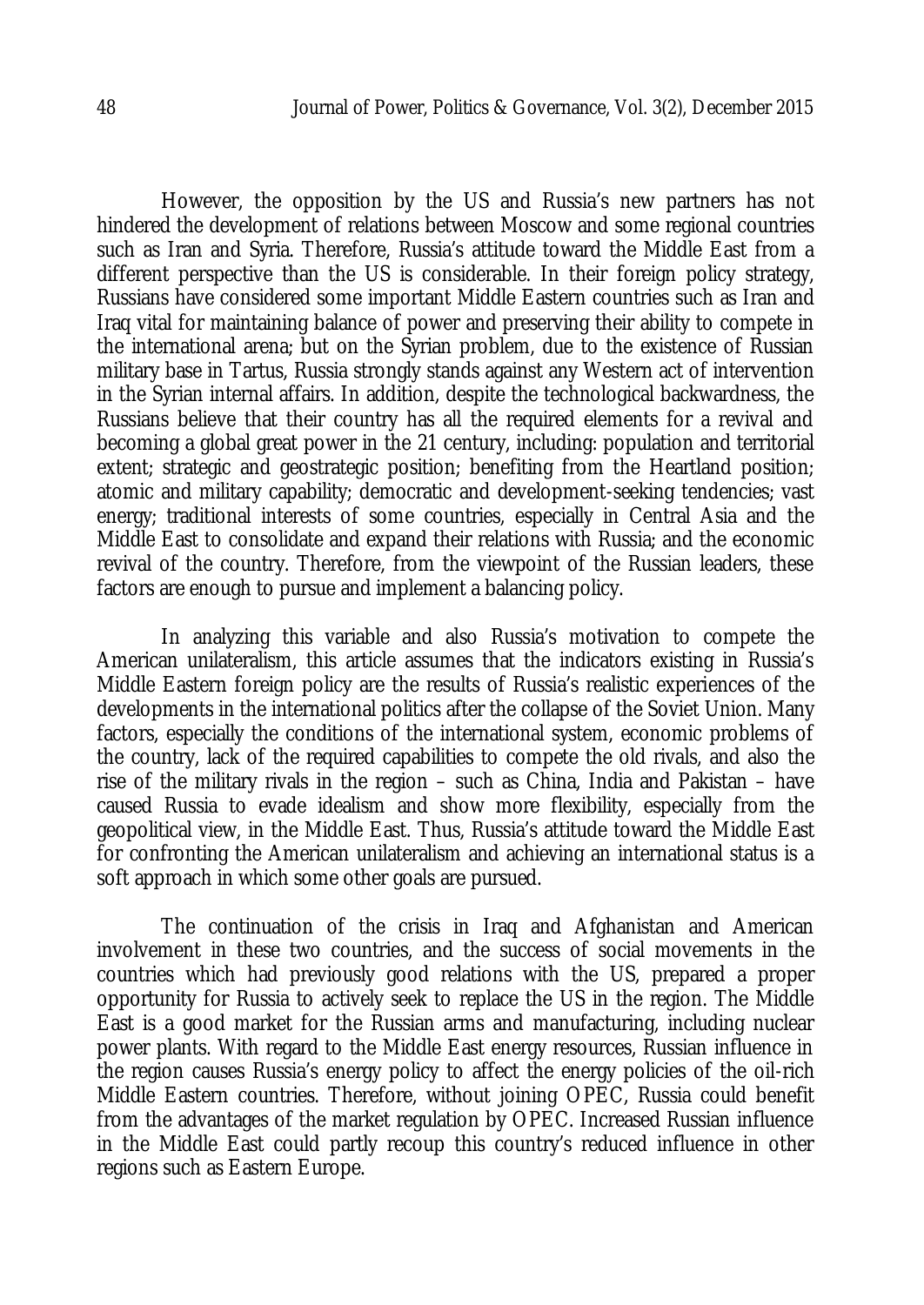However, some analysts see Russian policies in the Middle East as an effort to form a group of countries such as Iran and Syria (Eran, Magen and Stein, 2011).

With a glance at Russia's Middle East policy at the last decade and the various events in this region, it becomes clear that Russia, which had been removed from the Middle Eastern political scene, has tried to enter the main political trends of the region once again. In his first term of presidency, Putin had two visits of the region in 2005 and 2007. In 2005 he had also a visit of Tehran, which, after the Stalin's visit, was the first trip of a Russian leader to Iran. Until now, Iran has been the political scene in which Russia has had a serious presence; but now Russia has a stubborn presence in the Syrian developments. Russia has seriously pursued having a role in the Middle East diplomatic developments (Eran, Magen and Stein, 2011). Russia has encouraged the national reconciliation between Hamas and Fatah and has expanded its relations with Hamas in order to draw the Palestinian side into the dialogue. In addition, Moscow has supported the recognition of Palestine in the UN (Eran, Magen and Stein, 2011). The reasons for the activism of Russia's Middle East foreign policy could be analyzed according to the global, regional and internal factors, which represent pursuing a kind of balancing policy. Russia's behavioral pattern in this region has been based on making cooperation for the competition.

### **The Palestinian and Hamas Problem**

In most analyses about the evolution of Russia's Middle East policy, establishing the relationship between Russia and Hamas is considered as a symbol of this evolution (Erenler, 2012). The significance of Russian policy toward Hamas is for a number of reasons: First of all, because in the past, Russia's relations with Palestine had been based on its relations with the Palestine Liberation Organization (Fatah). Another reason is that the official relations between Russia and Hamas represent an apparent difference between Russia's policy in the Middle East and the US, EU and UN policies. Therefore, the question is that why Russia has pursued a different policy with the other international powers and what are the Russia's goals in its relations with Hamas?

A remarkable Russian initiative for establishing official relations with Hamas dates back to the 2006 parliamentary elections in Palestine; when for the first time, Hamas took part in the election and by gaining 44.45 percent of votes to its electoral list and 41.73 percent to the electorate candidates, could rule the parliament with 74 seats. Fatah movement lost its previous majority by 41.43 percent of votes to its electoral list and 36.96 percent to its electorate candidates (The Final Results for Electoral Lists, 2010). Thus, in an initiative, Russia invited Hamas leaders to Moscow.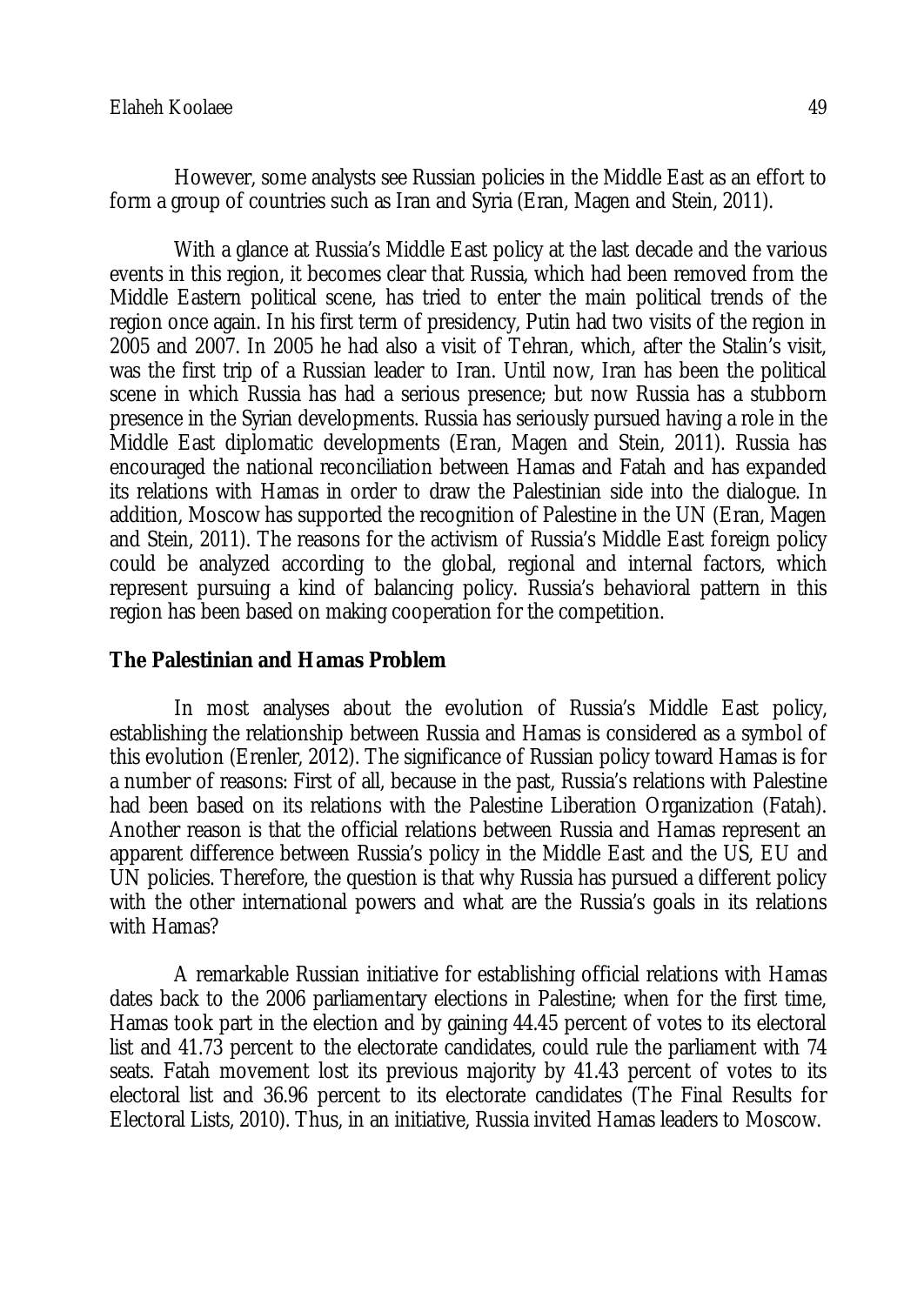For many, including the Israeli leaders, this act caused anger and surprise; and in the first Israeli reaction, foreign minister Tzipi Livni canceled its trip to Moscow which was scheduled for that March (Smith, 2006).

| Palestinian Legislative Council Elections<br>(January 25, 2006)<br>Distribution of Seats |            |                           |
|------------------------------------------------------------------------------------------|------------|---------------------------|
| Political                                                                                | Percentage | Number of Total Seats Won |
| Party/Affiliation                                                                        |            |                           |
| Change and Reform                                                                        | 44.45%     | 74                        |
| (Hamas)                                                                                  |            |                           |
| <b>Fatah Movement</b>                                                                    | 41.43%     | 45                        |
| Martyr Abu Ali                                                                           | 4.25%      | 3                         |
| Mustafa                                                                                  |            |                           |
| The Third Way                                                                            | $2.92\%$   | 2                         |
| The Alternative                                                                          | 2.72%      | $\mathcal{D}$             |
| <b>Independent Palestine</b>                                                             | 2.42%      | $\mathcal{D}$             |
| Independents                                                                             | 0.72%      | 4                         |
| Total                                                                                    |            | 132                       |
| Source: Palestinian Central Election Commission                                          |            |                           |

However, in response to the criticisms, Russia declared that holding the power by Hamas was a fact and could not be ignored. Hamas' popular status has been very significant for Russia; although Moscow prefers to expand its relations more with Fatah organization and Mahmoud Abbas (Trenin ,2010). After the EU and the US aids to the Hamas government was cut off, Putin, by supporting the democratic process in which Hamas had been elected to power, declared that he wouldn't spare any effort to help the Palestine and warned of the consequences of such an act (Radio France International, 2006).

In February 2006, Russian Defense Minister Sergei Ivanov stated that the international community should take steps to establish contacts with Hamas, sooner or later. Anatoly Safonov, Special Representative of the President of the Russian Federation for International Cooperation in the Fight against Terrorism and Transnational Organized Crime, also declared that "Isolating the Hamas movement by Israel some of the Western countries has been ineffective. Hamas representatives have been successful in winning the people's trust and becoming a political force. Thus, instead of closing the doors on them, dialogue, support and encouragement are the right direction which anybody needs"( BBC , 18 Feb 2006).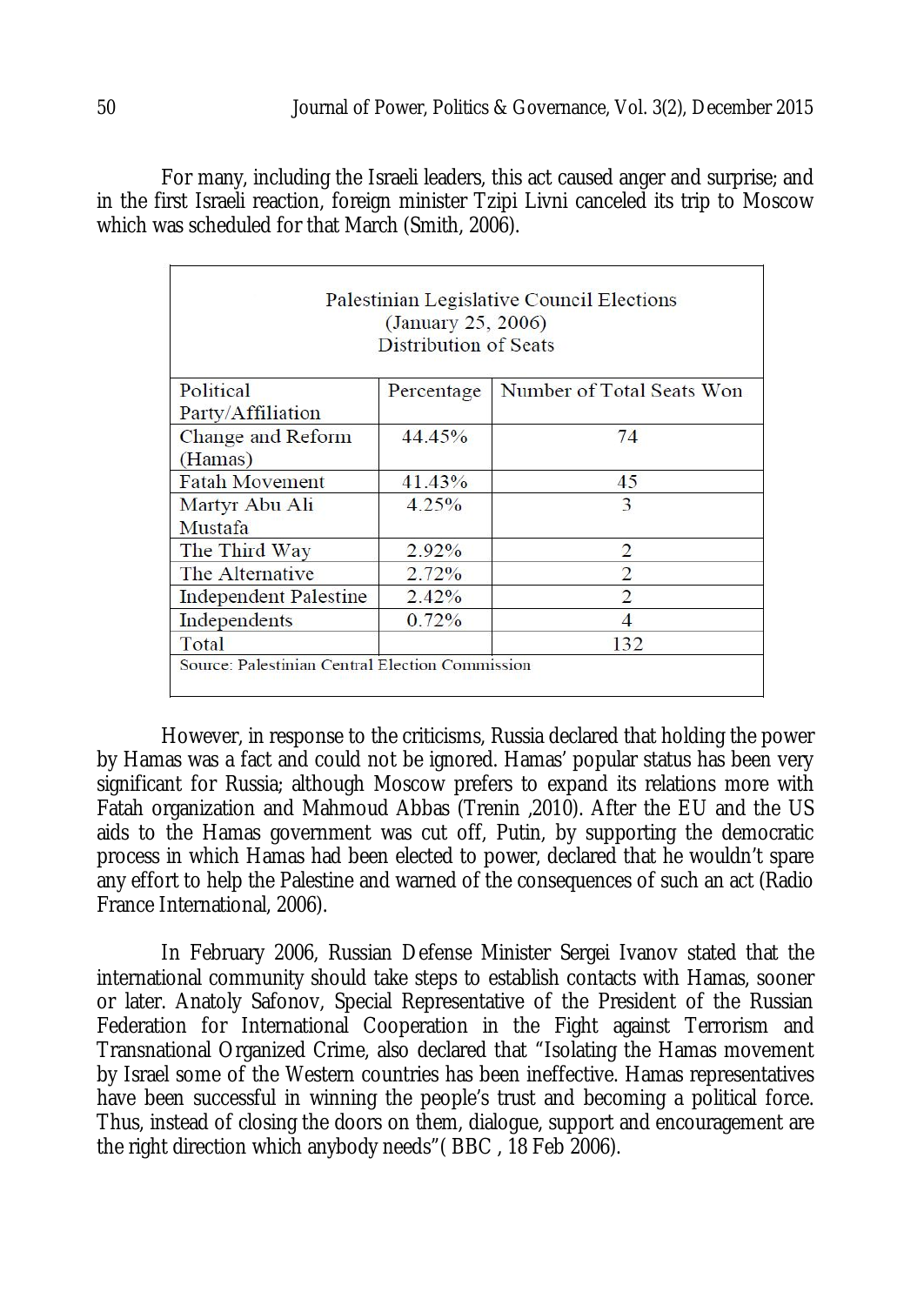In addition, Russian Foreign Minister Sergei Lavrov stated at a joint conference with Hamas Secretary General that "we clearly inform the Hamas of the positions of the Quartet (Official Site of The Ministry Foreign Affairs of The Russian Federation, 3 March 2006). According to Alexander Saltanov, Russian Deputy Foreign Minister and Special Presidential Representative for the Middle East, negotiating sides had suggested three options for influencing Hamas. The first was using military force against this movement; but Gaza events proved this method to be ineffective. The second option was ignoring Hamas, which was also ineffective. And the third option was convincing Hamas leaders to dialogue in order to adopt a constructive position – in the first stage on the issue of Palestinian unity (Official Site of The Ministry Foreign Affairs of The Russian Federation, 9 Dec 2009). In a meeting between Russian and Turkish leaders, Dmitry Medvedev and Abdullah Gul on 13 may 2010, both sides emphasized the significance of having an eye on the role and place of Hamas in the peace talks (*Today Zaman* ,13 May 2010).

#### **The Course of Development in the Relations**

Although the policy of establishing official relations with Hamas has been attributed to Putin, but at the last months of his presidency in 2007, the Russian foreign ministry rejected the suspension of relations with Hamas and underlined the existence of regular relations between the two sides(Official Site of The Ministry Foreign Affairs of The Russian Federation, 9 Dec 2009). Hence, Medvedev's trip to Palestine his emphasis on the necessity of establishing an independent Palestinian state, was an effort by Russia to demonstrate its independent positions in the Middle East and creating a new momentum in the Arab- Israeli peace process. However, this act resulted in Tel Aviv official's anger from Moscow. They canceled Medvedev's scheduled trip to Israel and the Israeli media interpreted his words supporting Palestine as a "slap to Israel". In that trip, in the city of Ariha, Medvedev underline the Soviet Union's positions regarding the recognition of the independent Palestinian state based on the 1967 border lines (*The Guardian*, 18 January 2011).

Since 2009 and at the same time with the Arab countries' efforts for a national reconciliation in Palestine, the Russians began talks with Hamas in this respect (Al Jazeera, 24 May 2009). Russian leaders had three requests from Hamas which were within the framework of the roadmap of the Quartet: 1- Denouncing violence. 2- Ignoring the goal of destructing Israel. 3- Accepting the previous peace agreements. According to Khaled Mashal, the leader of Hamas, at those talks Russia had asked Hamas to enter the international peace talks by abandoning arm struggle and recognizing Israel. Hamas had tied this request to the refrain from violence by the Israelis (*BBC*, 30 Aug. 2010)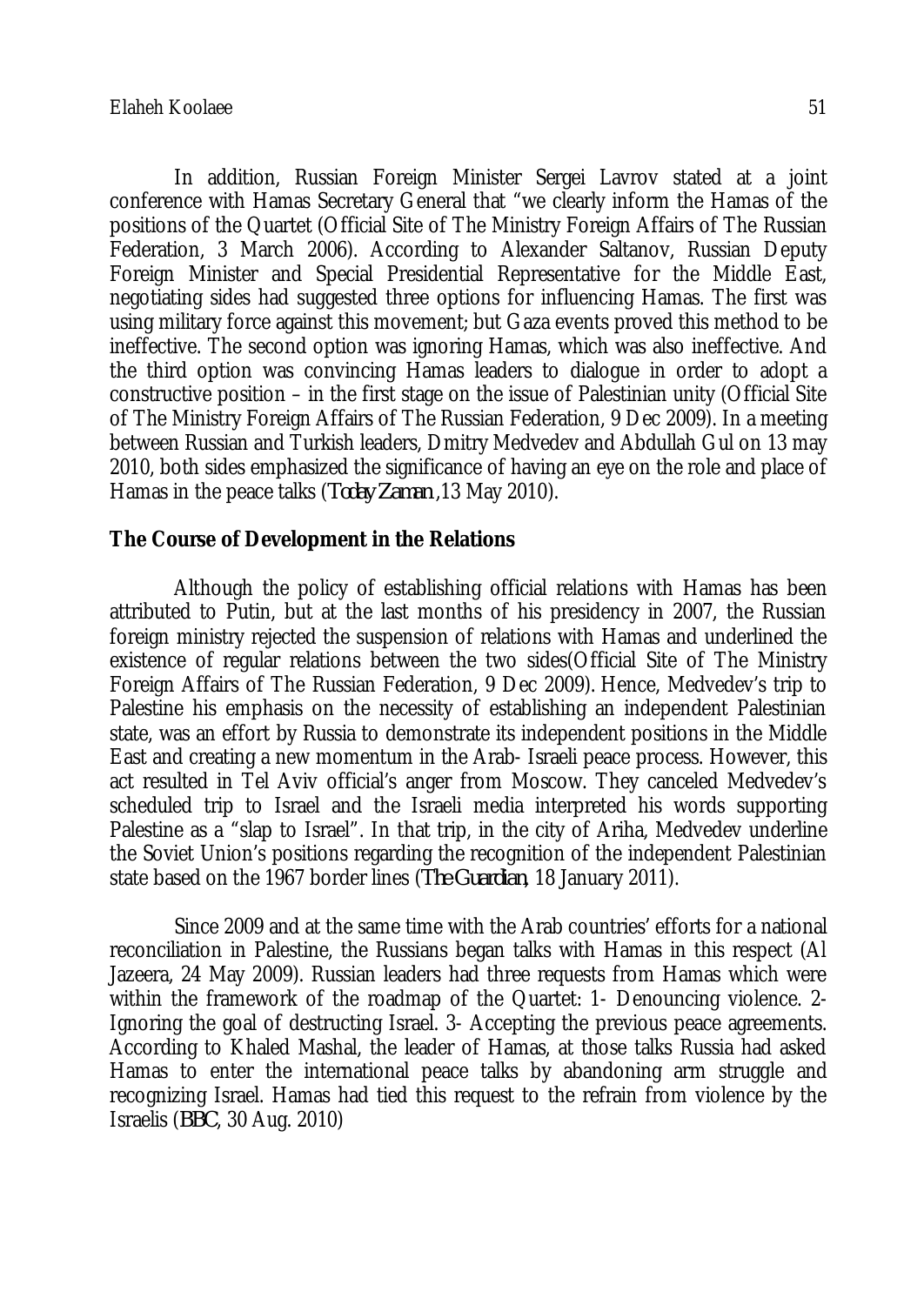#### **Russia – Israel Relations**

Although Russia had an effective role in the formation of the Israeli state, cold war era patterns put the US and Israel against the Soviet Union and its Arab allies soon. By implementing Gorbachev's reformist policies, this process changed sensibly. The widespread and steady immigration of the Jews from the Soviet Union resulted in the increase of the number of ethnic Russians in the demographic composition of Israel; so that today, they constitute about 20 percent of Israel's population. The steady development of the bilateral relations caused the visa regime between the two countries to be removed by 2008 (Trenin, 2010). Many of these immigrants have shaped various economic relations between Russia and Israel (Koolaee, 2012). Moscow has made a considerable effort to expand its relations with the Arab countries and organizations, but due to the problem of Chechen separatists and its material and spiritual damages, it has also had a close relationship with Israel. However, Russia is one of the important actors in the Middle East peace process.

In the Putin era, which the foreign policy of the Russian Federation had been considered as pragmatic, a great deal of effort made for the expansion of relations with Israel. At the end of April 2003 told the members of the Israeli delegation in Moscow that "we have all the necessary conditions, and above all, the required determination for friendship, cooperation, trust and the development of overall relations"( Breman, 2006). The economic relations between the two sides also expanded considerably in this period and Israel's dependence on the Russian energy resources increased. According to an agreement between the Gazprom chairman and Israeli prime minister, it was agreed that by 2025, Russia's share in supplying Israel's energy reaches to 25 percent ( Breman, 2006). Political cooperation in the field of counter-terrorism was one of the two sides' shared interests. By the intensification of terrorist acts in Russia, Israeli officials tried to introduce the Chechens like the Palestinians and to set the stage for the joint actions of the two countries. Trade has burgeoned; Israeli exports to Russia grew almost fourfold between 2003 and 2008, reaching \$3 billion. That may not sound like much, but the areas of economic cooperation under consideration include nanotechnology, energy, and joint military projects, including the production of unmanned drone warplanes. Russia's natural gas monopoly Gazprom is eyeing offshore gas deposits in Israel, while the state-owned Russian Railroads is hoping to participate in a new Tel Aviv-Eilat high speed rail link (Weir, 2012).

Therefore, although the Hamas leaders' visit to Moscow faced a strong protest from the Israeli officials, it wouldn't wipe out various cooperation grounds between Russia and Israel. On the other hand, Russia has always tried to analyze the nuclear cooperation with Iran within the framework of technical and economic issues, but for the Israeli leaders, the nature of this issue has been considered as political.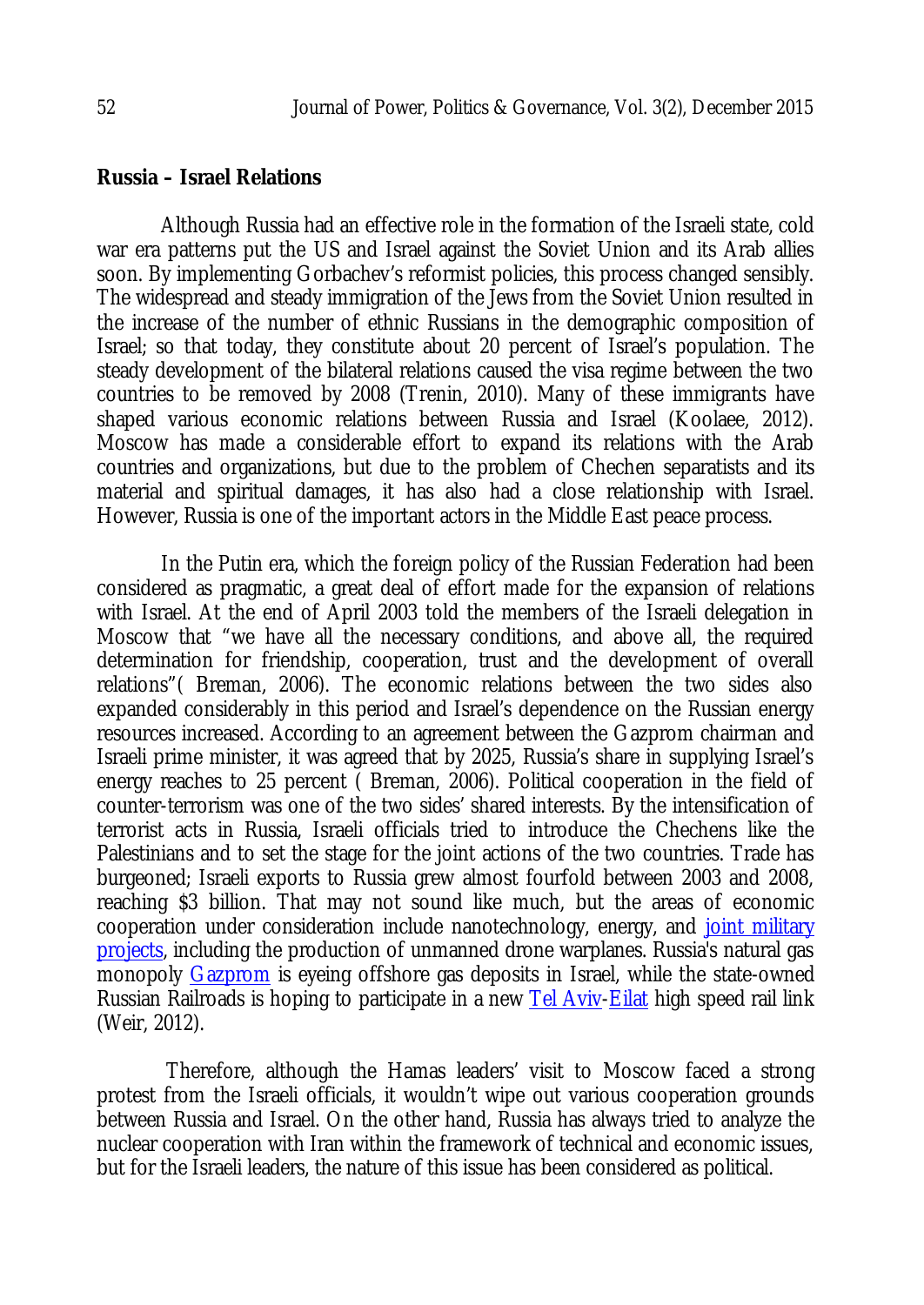However, Russian officials always underlined Iran's compliance with the IAEA regulations. Russia, alongside the other major global powers, has been active in the international confidence building in this field – in the form of Iran-5+1 talks – but these efforts have not led to the persuasion of the Israeli leaders.

#### **Russia's Objectives of Creating and Developing Relations with Hamas**

Russia- Hamas relations established in the second term of Putin's presidency. In 2006, Hamas' victory in the Palestinian parliamentary elections, which was very distant from the American goals in the region, created the opportunity for Russia to enter into dialogue with Hamas; especially the Palestinians had introduced Hamas as their legitimate representative. Russia pursued the following considerations from this relationship:

- Entering the talks with Hamas, which was considered by the US as a terrorist organization, could be a bargaining tool against the Americans. When Putin, at a press conference, gave official recognition to the Russia- Hamas relations, he clearly described Hamas' victory in the Palestinian elections as a heavy blow to the US diplomacy in the Middle East (*European Jewish Press*, 1 Feb. 2006).

- Relations with the Palestine's representative could help increasing Russia's influence in the Arab countries.

- Comparing to the US and the EU, Russia could play a more effective role in the mediations between the Arabs and Israel by establishing the relations with Hamas.

- One of the other Russian objectives was downplaying the Chechen issue in the eyes of the international community (Freedman, 2007). Russian leaders knew that the relations with Hamas had internal repercussions for them and could convince the radical Islamists that the Russian government supports the Islamic movements across the globe (McGregor, 2006). On the other side, in their trip to Moscow, Hamas leaders visited the Russian Muftis Council and declared that one of their main agendas in the future trips to Moscow would be visiting this council (The Global Muslim Brotherhood Daily Report, 11 February 2010).

A poll conducted in Russia about the Israeli raid on Gaza. In response to the question that "Do you approve of Israeli military operations against the Palestinian organization Hamas in the Gaza Strip?" the results were as follows (Russian Analytical Digest, 2010):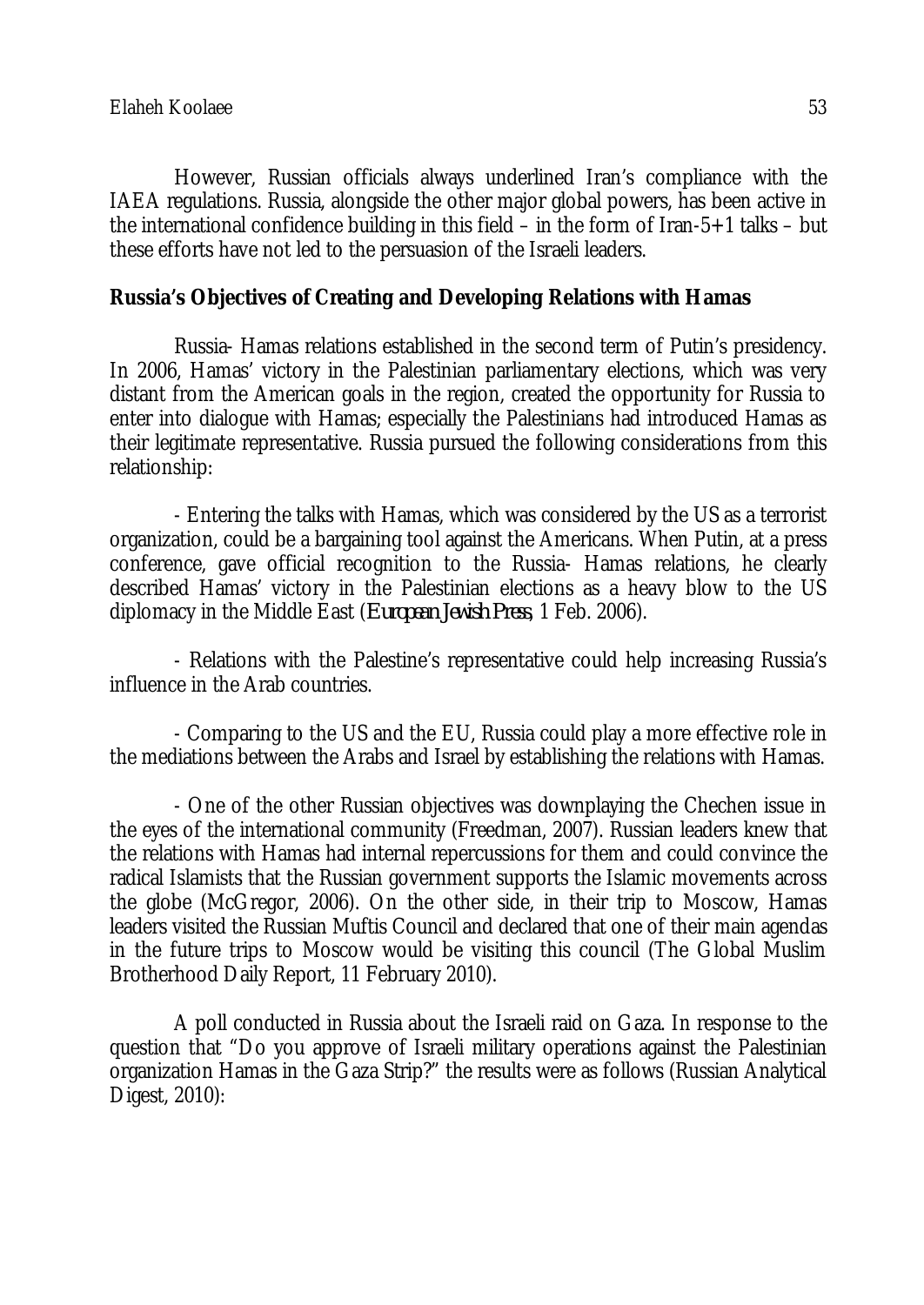

And in response to another question of "What should Russia's position be in the Palestinian–Israeli conflict?" the respondents said(Russian Analytical Digest , 2010):



## **The Implications of Expanding the Relations**

At a time when the US and the EU has become disappointed from resolving the Palestinian issue after years, it seems that Russia's motivation has been increased. While, according to the Hamas officials, this organization has asked Russia to withdraw from the Quartet negotiations, Russia has maintained its position in the Quartet and has been able to gain successes in the issue of the Palestinian national reconciliation and reducing the violence in Palestine. According to Khaled Mashal, Head of the Political Bureau of Hamas, there is an impression in Russia that the Gaza blockade and sanctions should be removed (Bsaikri, 2010).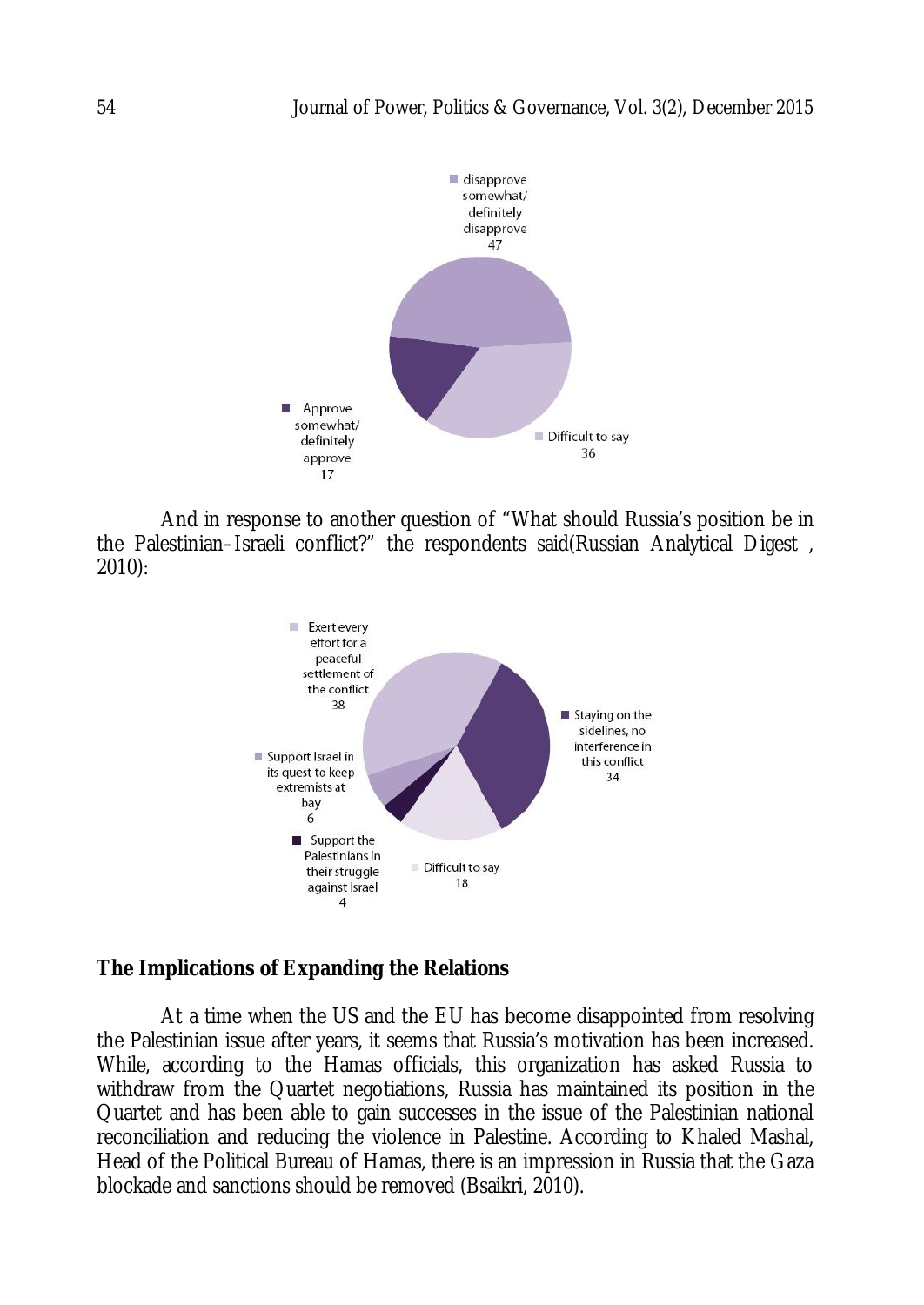He said that in his trip to Moscow there was a question that "if the exchange of prisoners happens as the Israeli side wants, will the Gaza blockade be also removed?" and the Hamas answer was that "if this happens, then the blockade will become a bit lighter, but won't be removed completely". Another question was "if the Palestinian forces reconcile with each other, could this also lead to the lightening of the blockade?" In fact, these questions show the Russian efforts to find a solution for removing the Gaza blockade and sanctions.

It is noteworthy that after this trip, Hamas agreed to exchange Gilad Shalit, the Israeli soldier, with its prisoners in Israel. Moreover, an agreement was signed between Fatah and Hamas and the two Palestinian groups officially appreciated Russia's efforts for the national reconciliation in Palestine (Trend News, 24 May 2011). According to the Russian news sources, in response to the Fatah- Hamas agreement, Mikhail Margelov, Chairman of the Foreign Affairs Committee of the Federation Council of Russia, expressed hope that Mahmud Abbas could soften the Hamas position about Israel (Itar- Tass, 7 Feb. 2012) . The cause of Russia's success to win the confidence of Hamas could be found in the point that according to the Hamas' Secretary General, the top request of the organization is to be recognized as a political force. He also says that "the Russian government does not set any conditions for us. Our interactions are increasing and this is praiseworthy". In this context, if the Russians could be successful in changing the attitude of Hamas, they will achieve a great success in enhancing their position. Even now, some analyze the continuing relations between Russia and Hamas and the growing Russo- Israeli relations during the past years as a somehow recognition of Russia- Hamas relations by Israel (Epstein, 2007) and at the same time, moderating the attitude of Hamas toward Israel.

### **Conclusion**

Considering a number of criteria, it could be said that the Russia's objectives of establishing the relations with Hamas have to a large point been achieved:

1. Difference in the power levels of Russia and Hamas;

2. Difference in the two sides' approach toward the Russian Muslims;

3. International entrenchment, led by the US, against Hamas;

4. Russia's foreign and international policy approach in the last decade toward the American unilateralism.

A great part of Russia's role and status in the international system relates to its policies in the Middle East, which in turn has consisted partly of the role played by Russia in the Middle East peace process and in relation to the both Palestinian and the Israeli sides.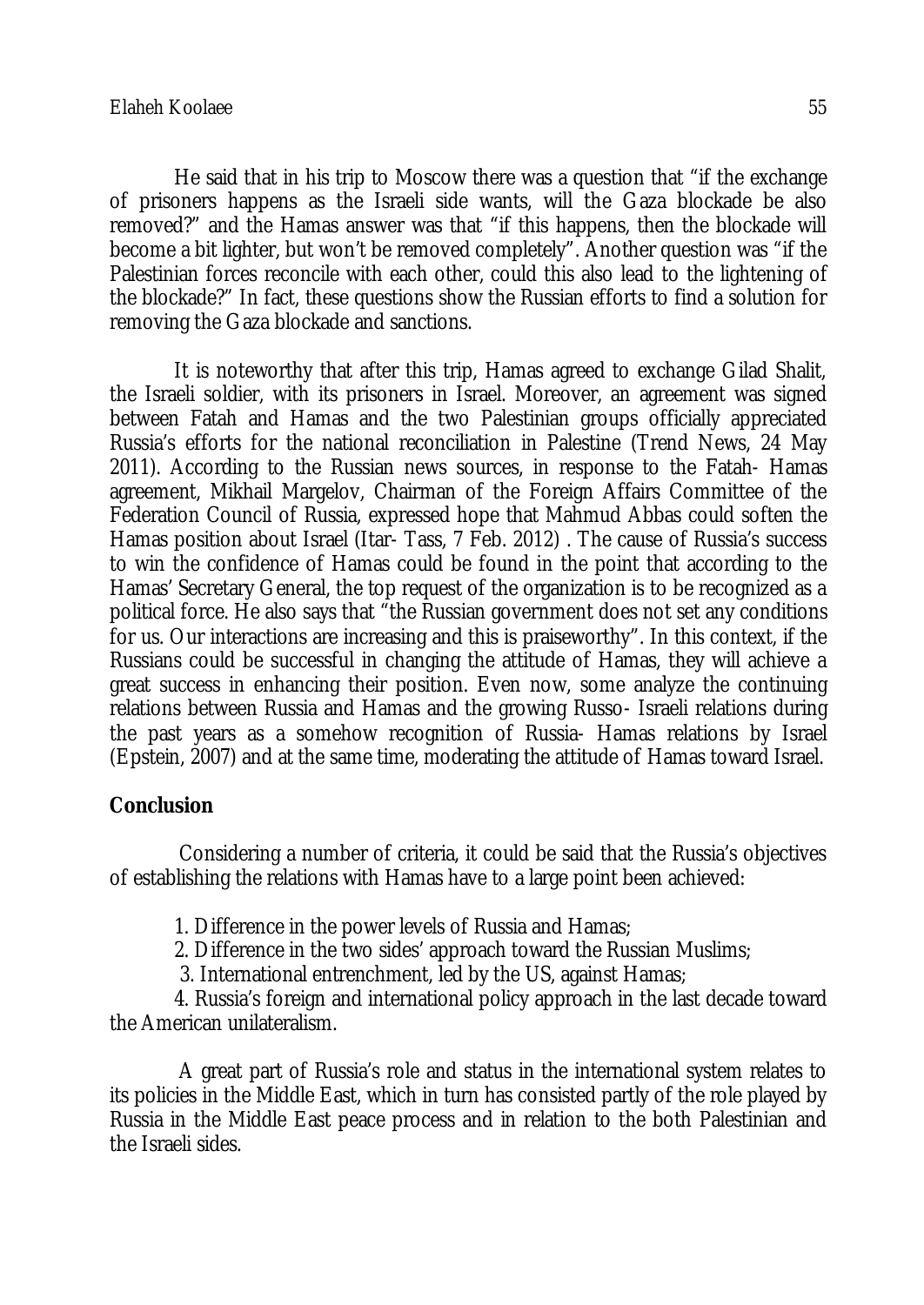It is true that having the privilege of energy resources by Russia was an important factor in this regard. Moscow's initiative to establish and develop the relations with Hamas was formed after the year 2005, in which Russia introduced itself as the second energy exporter of the world and increased its currency reserves dramatically. However, this issue should be seen in the context of the Russian tendency to disturb the unilateral American order. Russia's favorable international system is multipolar. Russia has considered the multipolarity as its main objective and regarded the effective participation in the structure of the international system and balancing the US and anti- US trends as the best way to achieve this goal. During the two decades after the Soviet Union, Russian foreign policy has been accompanied with many contradictions and controversies. On the one hand, the claim to be a great power has resulted in supporting anti- western thoughts and on the other hand, the fear of isolation and the need for Western technology and capital have led to the formation of a cooperation approach in Russia toward the US and the West. Thus, as it is clear in the process of Russia- Hamas relations, Russia's support from Hamas will be continued only if it doesn't lead to the escalation of controversy between Russia at the one side and the US and Israel at the other. In fact, Russia has tried to expand its relations in various aspects with all of the countries in the Middle East and its periphery – which in some definitions has been called "the Greater Middle East".

Russia has a very important status in the global strategic equations, especially from the military aspect; but in terms of technology and the ability of financial support it couldn't compete with the US. Despite all the advancements, Russia is still a second-grade economic power which strongly needs the Western technology and capital. Although this country has an important measure, i.e. energy, with which it could exert pressure on the Europeans, its economic strength is not at the level that it could be able to enter complete confrontation in the international scene. Russia does not want to repeat the inefficient experiences of the Soviet era; though it considers the geopolitical realities of the competition as undeniable.

### **References**

Al Jazeera, 24 May 2009, "Russia Urges Dialogue with Hamas", Al Jazeera, (accessed on: 7  $\lambda$ un 2013),  $\lambda$ 

http://www.aljazeera.com/news/middleeast/2009/05/2009524171938507992.html

- BBC , 18 Feb. 2006, Interfax News Agency, Moscow, (in Russian), (18 Feb. 2006) BBC Monitoring
- BBC, 30 Aug. 2010, "Khaled Meshaal told Sergei Lavrov, he wanted to build ties with Russia", BBC, (30 Aug. 2010)
- Bsaikri, 2010, Senussi Bsaikri, "<u>Russia's Relations with Hamas: a Win-Win Situation</u>", The<br>Middle East Monitor, (15 February 2010), Middle East Monitor, (15 February 2010), http://www.middleeastmonitor.org.uk/articles/37-middle-east/672-russias-relationswith-hamas-a-win-win-situation-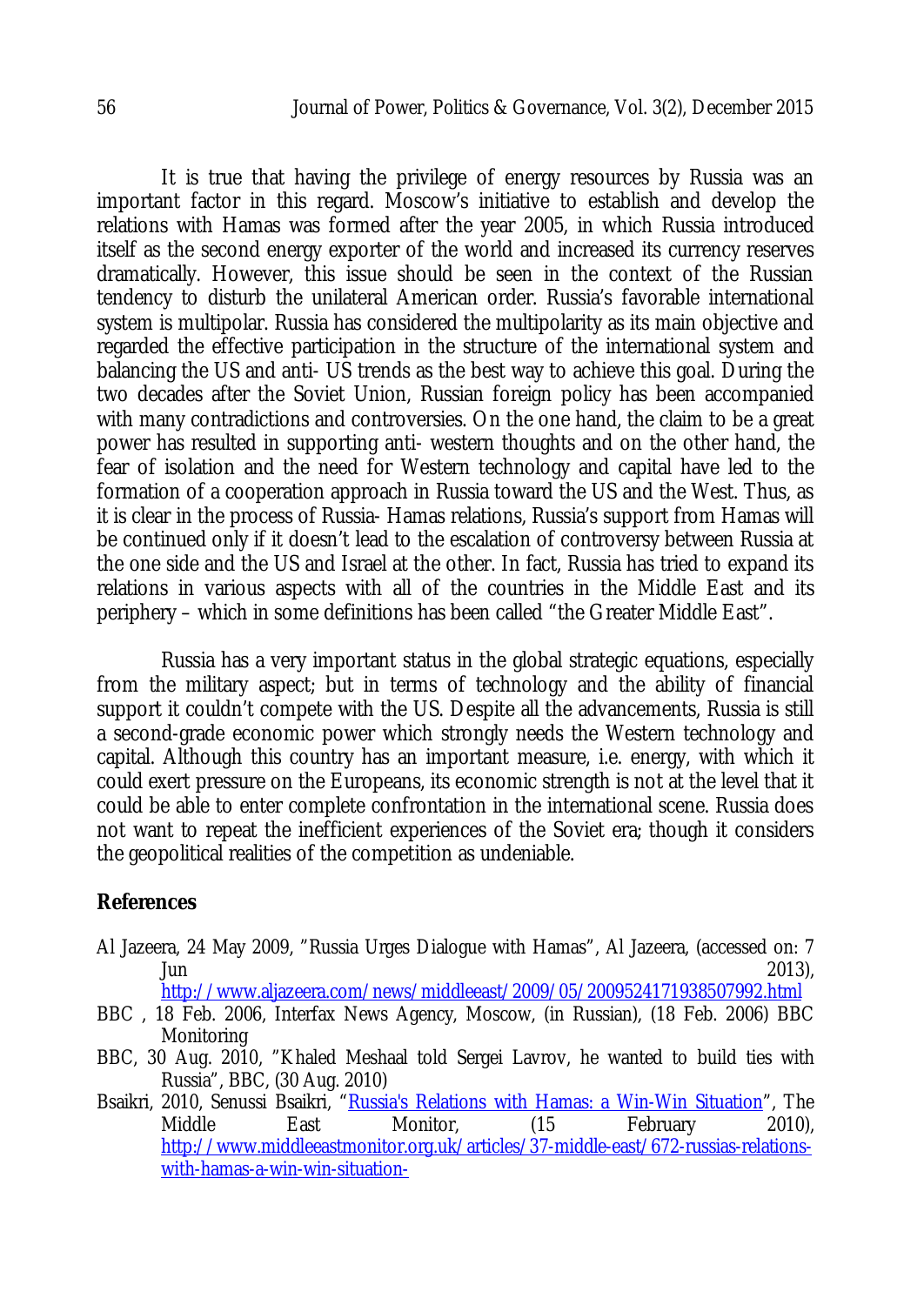- Breman,2001, Ilan Breman," Russia and the Middle East Vacuum", IASPS Research Papers in Strategy, No. 12, (June 2001), http://www.iasps.org, p. 4
- Breman,2006, Ilya Bourtman, "Putin and Russia's Middle Eastern Policy", MERIA, 10: 2, (June 2006), http://meria.idc.ac.il/journal/2006/issue2/jv10no2a1.html, (accessed on 23 June 2012)
- Cottle,2011, Simon Cottle, Media and the Arab uprisings of 2011: Research notes Journalism,No 12 (July 2011) : 647-659,
- Epstein ,2007, Alek D. Epstein, "Russia and Israel: A Romance Aborted?", Russian Global Affairs, 5: 4 (October – December 2007) , p. 185
- Eran, Magen and Stein, 2011,
- Oded Eran, Zvi Magen, and Shimon Stein, "The Superpowers and the Middle East: Walking a Fine Line", Strategic Survey for Israel 2011, Institute for National Security Studies (INSS),( Tel Aviv, Israel, 2011)

Erenler , 2012,

- Muharrem Erenler, "Russia's Arab Spring Policy", Bilge Strateji, Cilt 4, Sayı 6, (Bahar 2012) , pp.167-191 , p.171
- European Jewish Press, 1 Feb. 2006
- "Putin lays out Russian position on Hamas", European Jewish Press, (1 Feb. 2006), (accessed on: 2012-05-04) http://www.ejpress.org/article/news/eu-israel\_affairs/5578
- Freedman,2007, Robert O. Freedman, , "The Russian Resurgence in the Middle East", the China and Eurasia Forum Quarterly, (2007), 5: 3, p.21
- Hunter, 2004, Shireen Hunter, Islam in Russia, the Politics of Identity and Security, USA: Sharpe, 2004
- Itar- Tass, 7 Feb. 2012
- "Mahmoud Abbas May Persuade Hamas Take Milder Attitude to Israel", Itar- Tass, (7 February 2012)
- Katz,2010, Mark N. Katz, , "Russia's Greater Middle East Policy: Securing Economic Interests, Courting Islam", Russia/NIS Center, (Apr. 2010) , p. 2
- Katz,2010, Mark N. Katz, "Russia's Policy toward the Middle East", Russian Analytical Digest, No. 83, (24 Sept. 2010) p. 116
- Kemp,2003, Geoffrey Kemp, and Paul Saunders, America, Russia, and the Greater Middle East, Challenges and Opportunities, (Washington, DC, the Nixon Center, Nov. 2003), p. 5

Kemp and Saunders, 2003,

- Geoffrey Kemp and Paul Saunders, America, Russia, and the Greater Middle East, Challenges and Opportunities, Washington, DC, the Nixon Center, November 2003
- Koolaee,2012,
- Elaheh Koolaee, Causes and Implications of Russia- Israel Relations Expansion, 2nd edition, (Tehran: Mizan, 2012)

McGregor, 2006,

- Andrew. McGregor "Distant Relations: Hamas and the Mujahideen of Chechnya", North Caucasus Analysis Volume: 7 Issue: 8, 23 Feb. 2006
- Official Site of The Ministry Foreign Affairs of The Russian Federation, 3 March , 2006
- Transcript of Remarks by Russian Minister of Foreign Affairs Sergey Lavrov Following Meeting with Hamas Delegation, Moscow, Official Site of The Ministry Foreign Affairs of The Russian Federation, (3 March , 2006), (accessed on: 2012-05-04),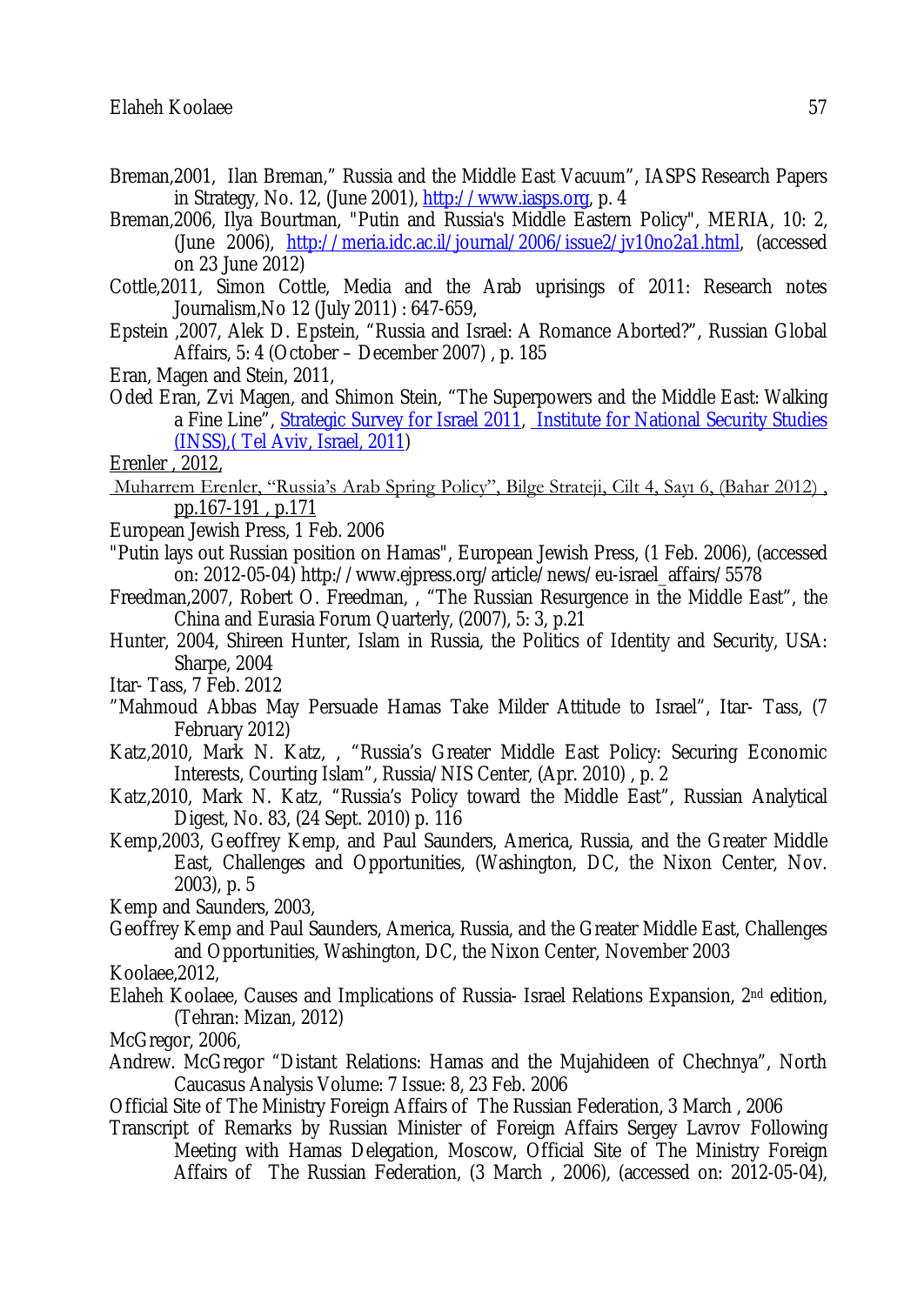http://www.mid.ru/brp\_4.nsf/e78a48070f128a7b43256999005bcbb3/4ee3c4a8b30c 84f4c3257129002549f5?OpenDocument

Official Site of The Ministry Foreign Affairs of The Russian Federation, 9 Dec. 2009

Transcript of Remarks and Response to Media Questions by Russian Minister of Foreign Affairs Sergey Lavrov at Joint Press Conference Following Talks with Palestinian National Authority Minister of Foreign Affairs Riad Malki, Moscow, Official Site of The Ministry Foreign Affairs of The Russian Federation, (9 Dec. 2009), (accessed on 2012-05-04)

http://www.mid.ru/brp\_4.nsf/0/BC9EC34FA2702D65C325768800407AE3 Radio France Internationale , 10 May 2006,

"Une bouffée d'oxygène pour les Palestinians", Radio France Internationale(RFI), (10 May, 2006), (accessed 10 May, 2006) (French)

Radivilova,2003 ,

Anna.Radivilova, "Neo-Classical Realism and Russia-China Relations: Explaining Russia's Post-Soviet Foreign Policy", SFSUIR 747 / (Fall 2003), (Accessed on: 2012-05-13), http://bss.sfsu.edu/tsygankov/RusFSU/747sampleRadivilova.htm

Rivlin,2005,

Paul Rivlin," The Russian Economy and Arms Exports to the Middle East" , The Jaffee Center for Strategic Studies (JCSS) , Memorandum No. 79, (Nov. 2005)

Realist Theories,

http://www.pearsonhighered.com, (Accessed on: 13 Jan. 2011), pp. 54, 2012-05-13 http://www.pearsonhighered.com/assets/hip/us/hip\_us\_pearsonhighered/samplec hapter/0205059589.pdf,p. 54

Russian Analytical Digest, 24 September 2010

Russian Analytical Digest No. 83, 24 September 2010

Smith, 2002,

- Mark A.Smith, "Russia and the Middle East", Conflict Studies Research Center, (Sept. 2002), p. 10 Smith, 2006,
- Mark A. Smith, "The Russia Hamas Dialogue, And the Israeli Parliamentary Elections", Conflict Studies Research Center, (June 2006), p. 2
- The Foreign policy Concept of the Russian Federation,2008
- "The *Foreign policy Concept of the Russian Federation",* President of Russia Official Web Portal, (Approved June 2000 and July 2008), (Access on: 2012-10-01)

The Final Results for Electoral Lists, 2010<br>
"The Final Results for

- "The Final Results for Electoral Lists", (Aug. 19, 2010) http://www.elections.ps/pdf/Final\_Results\_PLC\_Summary\_Lists\_Seats\_2\_En.pdf The Guardian, 18 January 2011
- "Dmitry Medvedev restates Russian support for Palestinian state", The Guardian, (Tuesday 18 Jan. 2011)

The Global Muslim Brotherhood Daily Report, 11 Feb. 2010

"Hamas Political Leader Meets with Russian Mufti Council", The Global Muslim Brotherhood Daily Report, (11 Feb. 2010), (accessed on: 2012-05-09), http://globalmbreport.org/?p=2167

Trend News, 24 May 2011

"Fatah, Hamas Praise Russia's Role in Reconciliation, Statehood Bid", Trend News, (24 May 2011) Trenin ,2010,